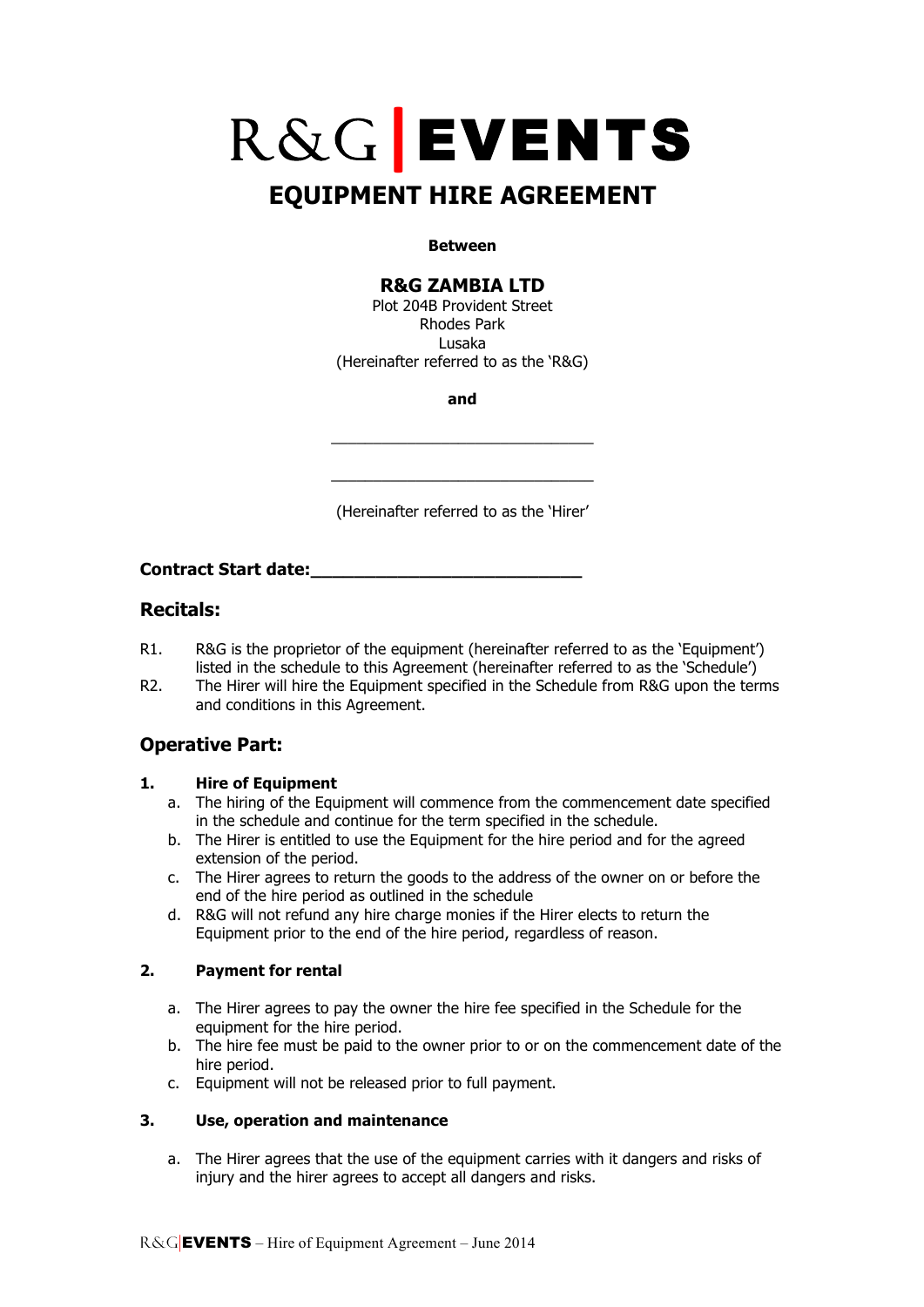- b. The equipment shall not be used by anyone other than the Hirer without the expressed permission R&G
- c. The Hirer agrees to operate, maintain and store the equipment strictly in accordance with any instruction provided by the owner, with due care and diligence, only for its intended use and in accordance with any manufacturer's instructions and recommendations whether supplied by the owner or posted on the equipment as to the operations, maintenance and storage thereof.
- d. The Hirer agrees to comply with all occupational health and safety laws relating to the use of the equipment and related operations.
- e. The Hirer shall ensure the equipment is returned to the owner clean of soil or any other foreign matter. In the event that these requirements are not complied with the Hirer shall pay R&G the reasonable costs of compliance with these requirements.

#### **4. Hirer's warranties**

The Hirer warrants that:

- 4.a.1. the Equipment will be used in accordance with the conditions outlined in the schedule;
- 4.a.2. the particulars in the Schedule are correct in every respect and are not misleading in any way including, without limitation, by omission;
- 4.a.3. the Equipment will not be used for any illegal purpose;
- 4.a.4. the Hirer will not, without prior written consent of the owner, modify, or permit any modification of, the Equipment in any way; and
- 4.a.5. the Hirer agrees that the Equipment complies with its description, is in merchantable condition and is fit for the Hirer's purpose.

#### **5. Indemnity**

a. To the full extent permitted by law the Hirer releases, discharges and indemnifies R&G from all claims and demands on the owner arising out of or consequent on the use or misuse of the equipment during the Hire period.

#### **6. Loss, damage or breakdown Equipment**

- a. The Hirer will be responsible for any loss or damage to the Equipment irrespective of how the loss or damage occurred during the hire period.
- b. If there is a breakdown or failure of the equipment then the Hirer shall return the Equipment to R&G at the Hirer's expense and the Hires shall not attempt to repair the Equipment.

#### **b. Insurance**

a. The Hirer will maintain current insurance policies in respect of the Equipment to its full insurable value. Once the Equipment leaves the premises of R&G the Hirer takes full responsibility for the Equipment

#### **8. Liability**

a. The Hirer will assume all risks and liabilities for and in respect of the equipment and for all injuries to or deaths of persons and any damage to property howsoever arising from the Hirer's possession, use, maintenance, repair or storage of the Equipment.

#### **9. Disclaimer**

a. To the extent permitted by law R&G disclaims all liability for and does not give any warranties to the Hirer as to the condition of the Equipment.

#### **10. Title to goods**

a. The Hirer acknowledges that R&G retains title to the equipment and that the Hirer has rights to use the Equipment as a mere renter only. The Hirer does not have any right to pledge the R&G's credit in connection with the goods and agrees not to do so.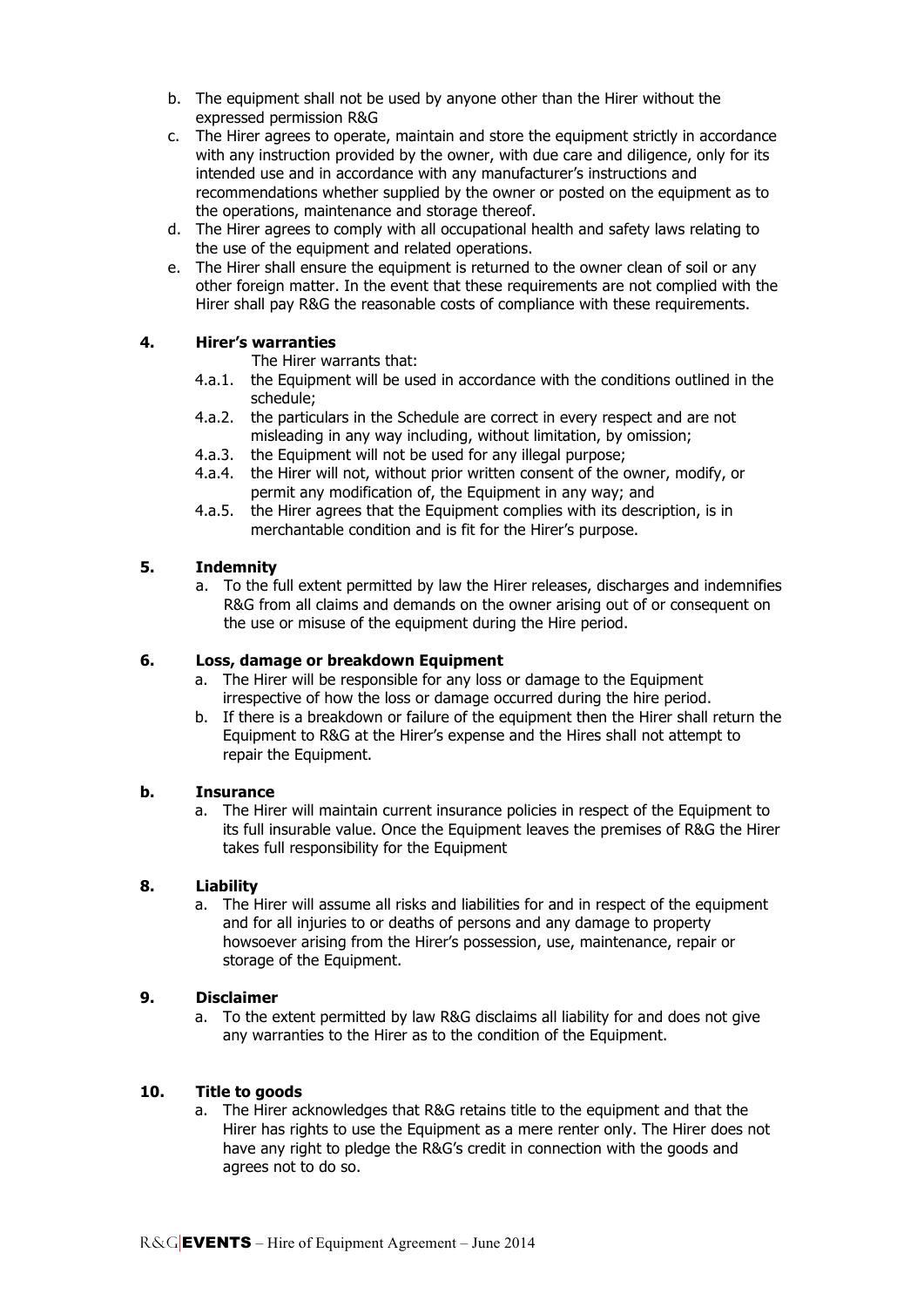b. The Hirer agrees not to agree, offer or purport to sell, assign, sub-let, lend, pledge, mortgage let or hire or otherwise part with or attempt top part with personal possession or otherwise not to deal with the equipment and not to conceal or alter the goods or make any addition or alteration to, or repair of, the Equipment.

#### **b. Repossession**

- a. R&G may retake possession of the Equipment if the Hirer breaches any provision of this Ggreement, notwithstanding anything else herein contained.
- b. If repossession takes place, R&G shall only charge the hire fee up to and including the time of repossession.

#### **12. Completion of the hire period**

- a. The hire period is completed when the equipment has been returned to the owner:
- b. in the same condition as when it was hired; and
- c. on or by the date and time outlined in the Schedule.

#### **13. Non-merger**

a. The covenants, agreements and obligations contained in this Agreement will not merge or terminate upon the termination of this Agreement and to the extent that they have not been fulfilled or satisfied or are continuing obligations they will remain in force and effect.

#### **b. Severance**

c. If any provision of this Agreement is wholly or partly invalid, unenforceable, illegal, void or voidable, this agreement must be construed as if that provision or part of a provision had been severed from this Agreement and the parties remain bound by all of the provisions and part provisions remaining after severance.

#### **15. Governing law**

a. This Agreement is governed by the laws of Zambia.

#### **16**. **Interpretation**

- a. In this Agreement, unless the context otherwise requires:
	- i. A reference to the singular includes the plural and vice versa;
	- ii. A reference to any party to this Agreement includes the party's executors, administrators, successors or permitted assigns, and where applicable, its servants and agents;
	- iii. A reference to an individual shall include corporations and vice versa; and
	- iv. If a word or expression is defined, its other grammatical forms have a corresponding meaning.
- b. In this Agreement, headings are for convenience only and do not affect interpretation.

## **Executed as an Agreement**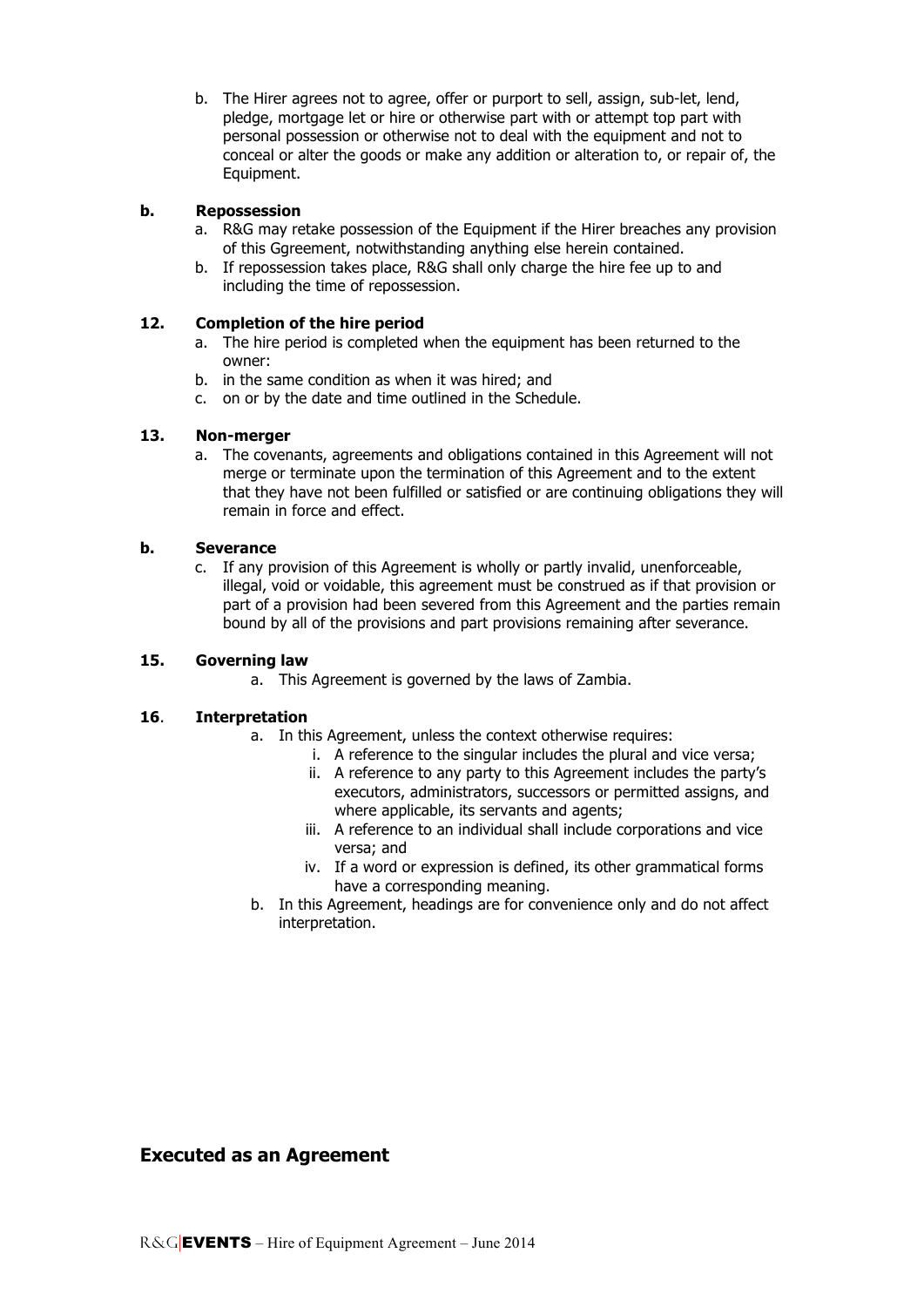| For and on behalf of R&G |             |  |
|--------------------------|-------------|--|
| Authorised Person:       | لتنبذ المنا |  |
| Signature:               |             |  |
| Hirer:                   |             |  |
| Signature:               |             |  |